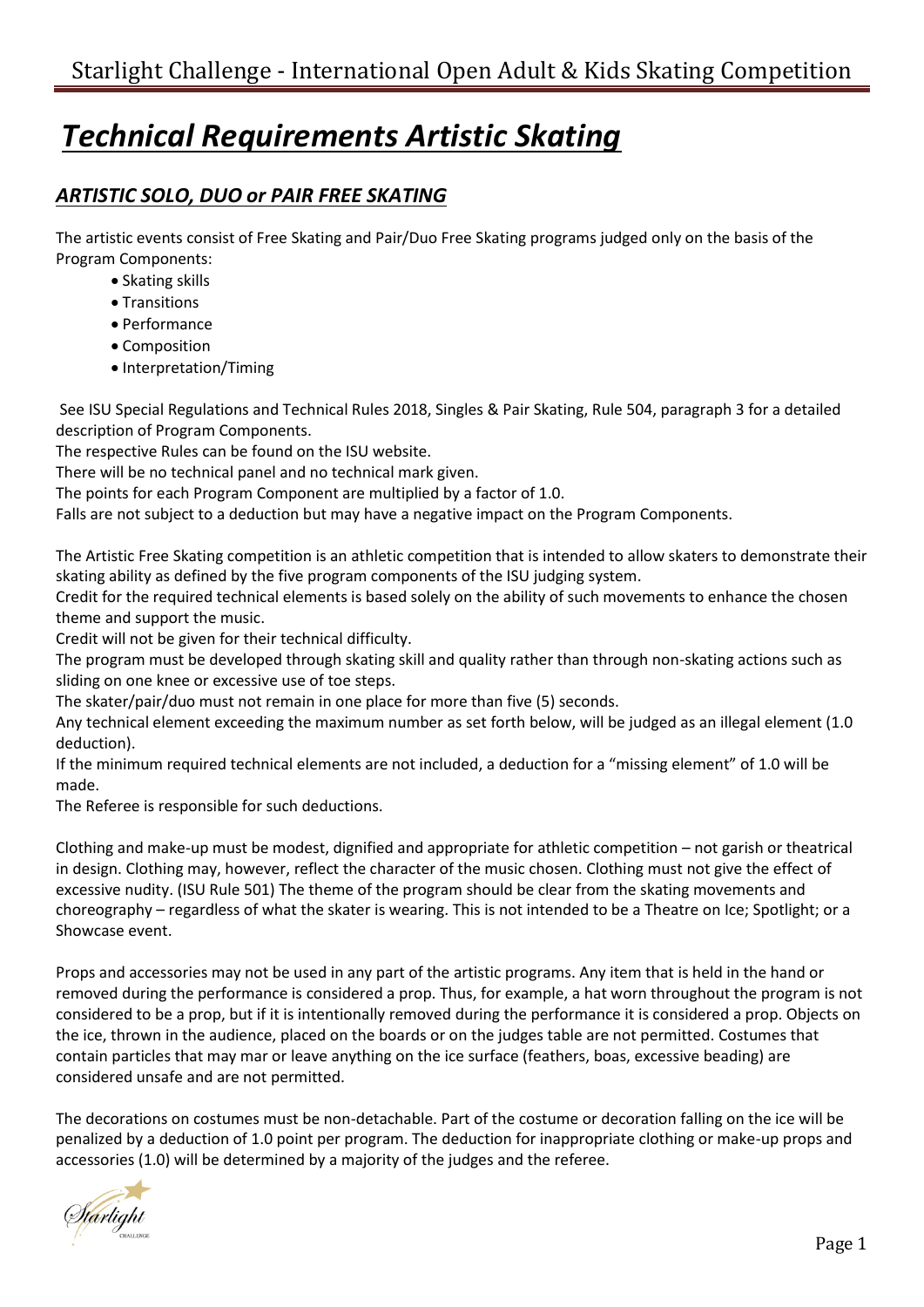Illegal elements:

- Somersault type jumps
- Laying on the ice and prolonged and/or stationary kneeling on both knees on the ice.

The warm-up duration is four (4) minutes for all Artistic Free Skating events.

#### **Artistic Free Skating**

Competitions will be held at the Masters, Gold, Silver and Bronze levels for Pairs/Duo's and solo, as well as prebronze for solo

The Artistic Free Skate is a competitive program that must include elements of the sport of figure skating. At least one (1) and a maximum of two (2) single jumps MUST be included. A Waltz jump is not considered a listed single jump. At least one (1) and a maximum of two (2) spins MUST be included. No Axel type jumps, double or triple jumps are allowed. No combination jumps are allowed.

The program duration for Masters Artistic Free Skating is 2 minutes +/- 10 seconds. The program duration for Gold, Silver and Bronze Artistic Free Skating is 1 minute and 30 seconds, +/- 10 seconds. The program duration for pre-bronze solo Artistic Free Skating is maximum 1 minute and 40 seconds, but my be less.

# **General Requirements for Solo Artistic Free Skating**

#### **Solo Artistic Free Skating Masters**

The program must include at least three (3) and no more than four (4) elements selected from :

- a. A maximum of one (2) different jumps.
	- Axels, double and triple jumps are not permitted. Combination jumps are not permitted.
	- A Waltz jump is not considered a listed single jump.
- b. A maximum of Two (2) different spins.

Spin combinations and flying spins are not permitted.

- c. A maximum of one (1) step sequence (diagonal or mid-line or circular).
- d. A maximum of one (1) sequence including spirals and attitudes

The program duration is 2 minutes and 10 seconds, +/- 10 seconds. The points for each Program Component are multiplied by a factor of 1.0.

#### **Solo Artistic Free Skating Gold**

The program must include at least three (3) and no more than four (4) elements selected from :

- a. A maximum of one (1) jump. Axel type jumps, double and triple jumps are not permitted. Combination jumps are not permitted.
- b. A maximum of one (1) spin. Spin combinations and flying spins are not permitted.
- c. A maximum of one (1) step sequence (diagonal or mid-line or circular).
- d. A maximum of one (1) sequence including spirals and attitudes

The duration is 1 minute and 40 seconds, +/- 10 seconds. The points for each Program Component are multiplied by a factor of 1.0.

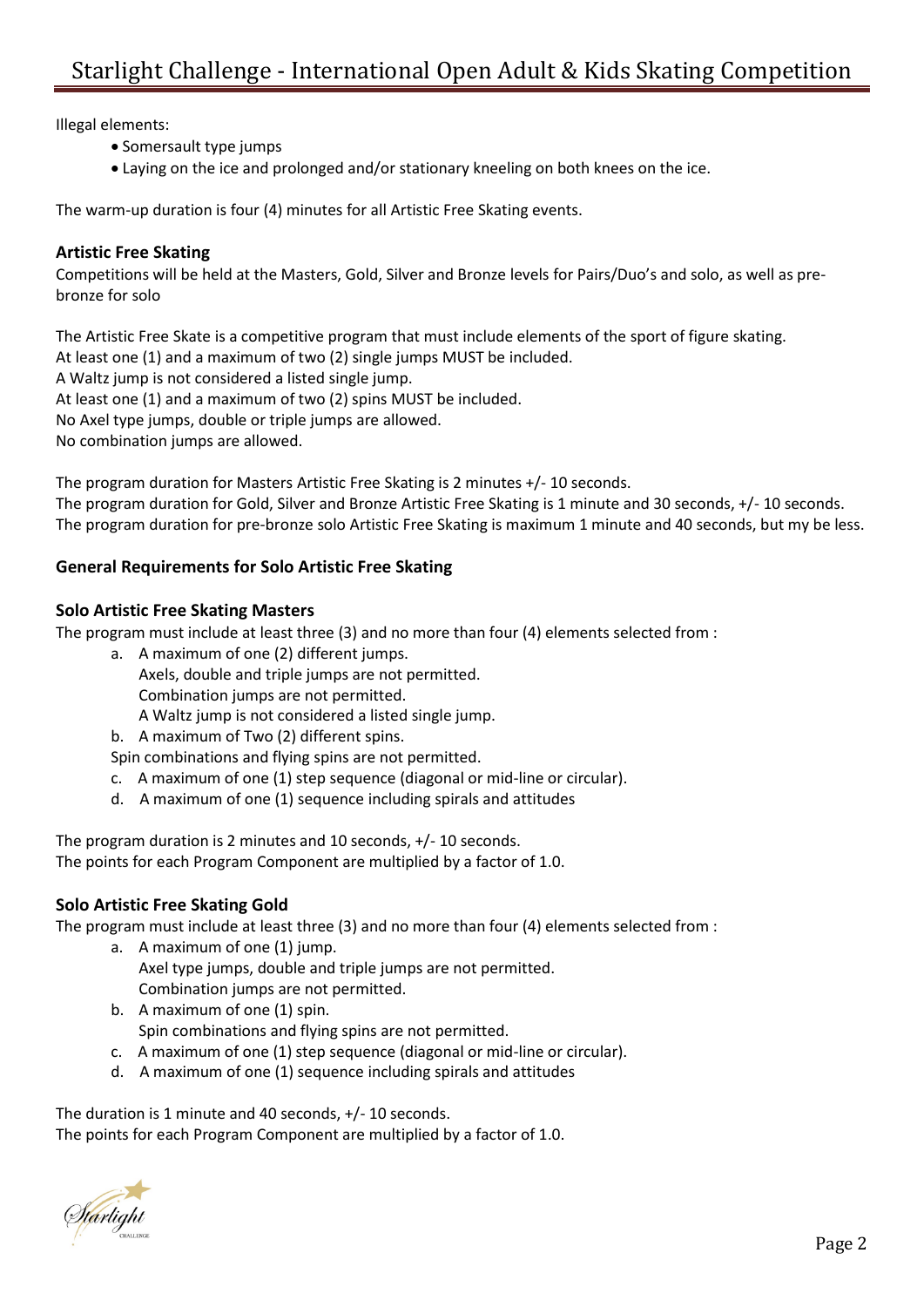# **Solo Artistic Free Skating Silver**

The program must include at least three (3) and no more than four (4) elements selected from :

- a. A maximum of one (1) jump. Axel type jumps, double and triple jumps are not permitted. Combination jumps are not permitted.
- b. A maximum of one (1) spin. Spin combinations and flying spins are not permitted.
- c. A maximum of one (1) step sequence (diagonal or mid-line).
- d. A maximum of one (1) sequence including spirals and attitudes

The duration is 1 minute and 40 seconds, +/- 10 seconds.

The points for each Program Component are multiplied by a factor of 1.0.

# **Solo Artistic Free Skating Bronze**

The program must include at least two (2) and no more than three (3) elements selected from :

- a. A maximum of one (1) solo jump OR one (1) throw jump. Lutz and Axel type jumps, double and triple jumps are not permitted. Combination jumps are not permitted.
- b. A maximum of one (1) pair spin OR one (1) solo spin. Spin combinations and flying spins are not permitted.
- c. A maximum of one (1) step sequence (diagonal or mid-line).
- d. A maximum of one (1) sequence including spirals and attitudes

The duration is 1 minute and 40 seconds, +/- 10 seconds. The points for each Program Component are multiplied by a factor of 1.0.

# **Solo Artistic Free Skating Pre-Bronze**

The program must include at least two(2) and no more than three (3) elements selected from :

- a. A maximum of one (1) jump. Flip, Lutz and Axel type jumps, double and triple jumps are not permitted. Combination jumps are not permitted.
- b. A maximum of one (1) spin. Pair spin combinations and flying spins are not permitted.
- c. A maximum of one (1) sequence including spirals and attitudes, covering at least half of the rink surface.

# **General Requirements for Pair Artistic Free Skating**

- Each pair artistic team must consist of one man and one lady.
- It is expected that pair and duo couples will enter at the skill level of the more skilled skater.

# **Pair/Duo Artistic Free Skating Masters**

The Masters Pair/Duo Artistic Free Skate is a competitive program that must include elements of the sport of pair figure skating. Each pair program must include at least three (3) and no more than four (4) elements selected from :

- c. A maximum of one (1) solo jump OR one (1) throw jump. Axels, double and triple jumps are not permitted. Combination jumps are not permitted. A Waltz jump is not considered a listed single jump.
	-
- b. A maximum of one (1) pair spin (or pair combination spin) OR one (1) solo spin.
- c. A maximum of one (1) death spiral or pivot figure (position of the lady optional).
- d. A maximum of one (1) lift of Group 1 or Group 2.